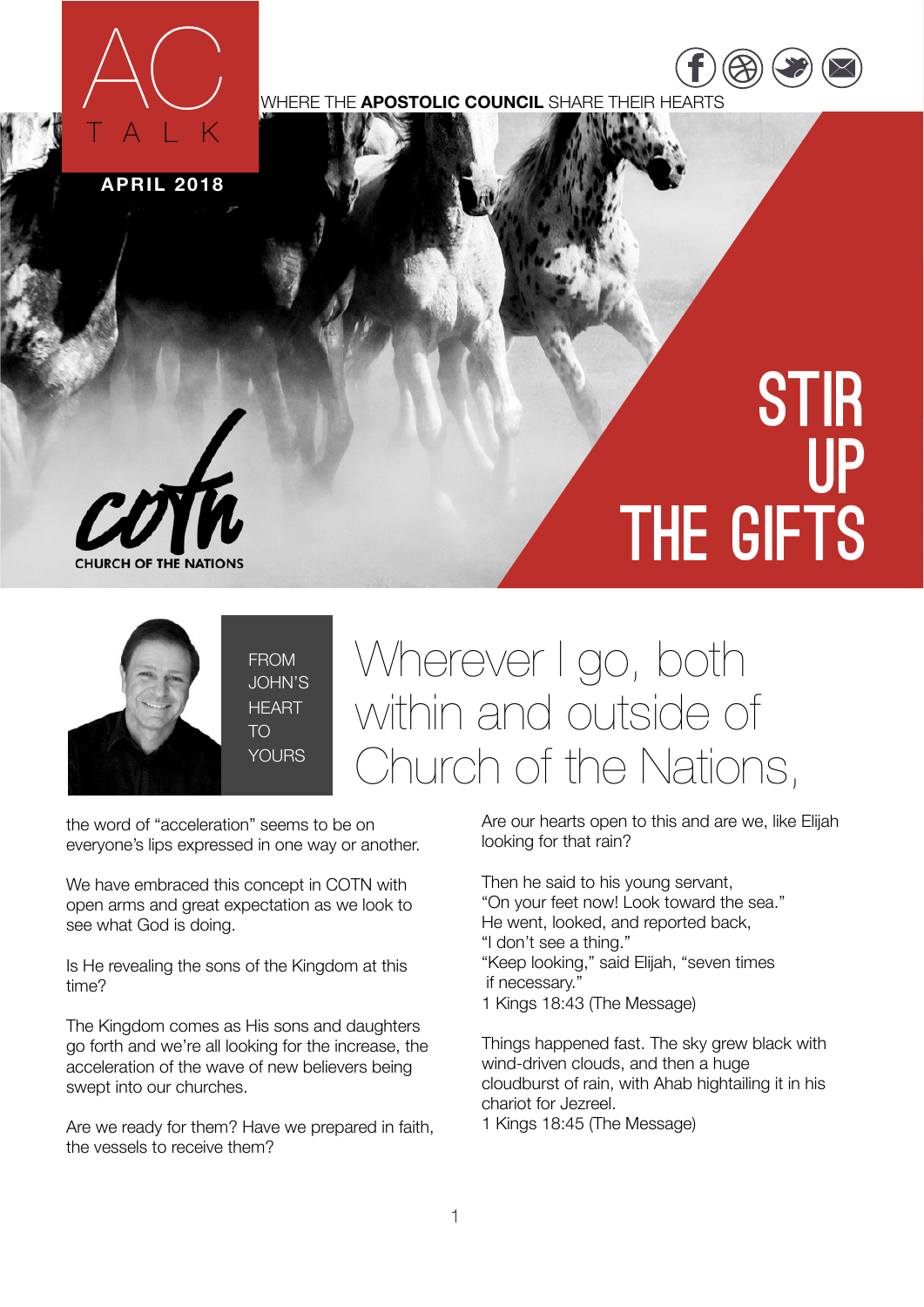How will we cope?

How will we manage to run this race?

We all remember too well the Lord's question to Jeremiah:

"So, Jeremiah, if you're worn out in this footrace with men, what makes you think you can race against horses? And if you can't keep your wits during times of calm, what's going to happen when troubles break loose like the Jordan in flood? Jeremiah 12:5 (The Message)

We want to run with the horses of course we do, but we're barely coping already.

How will we do it?

And the answer as we all know is: "Only by the power of the Spirit of the Lord!"

When the rains came, Elijah outran the horses of Ahab. The King James Version says it so well:

46 Then the hand of the LORD came upon Elijah; and he girded up his loins and ran ahead of Ahab to the entrance of Jezreel. 1 Kings 18:46 (NKJV)

It's all about "the hand of the Lord"

Jesus said: "…you will receive power when the Holy Spirit has come upon you…" (Acts 1:8)

It's "the power" that makes it all possible.

The acceleration, the outpouring, the coming revival, will all be made possible by the "hand of the Lord."

And the power we need to run this race will be by the Holy Spirit coming upon us just as at the beginning and has been necessary ever since.

Each one of us will need to use our spiritual gifts to the full, in order to cope.

So as Paul said to Timothy: "Therefore I remind you to stir up the gift of God which is in you…" 2 Timothy 1:6 (NKJV)

So stir it up!

We're all longing for this acceleration. We're all on tiptoes looking to see what is to come.

So let's gird up our loins and stir up those gifts and trust the Lord for the fresh outpouring of His power on us.

May the fresh rain fall!

John



JOHN & JAYNE SCHOLTZ